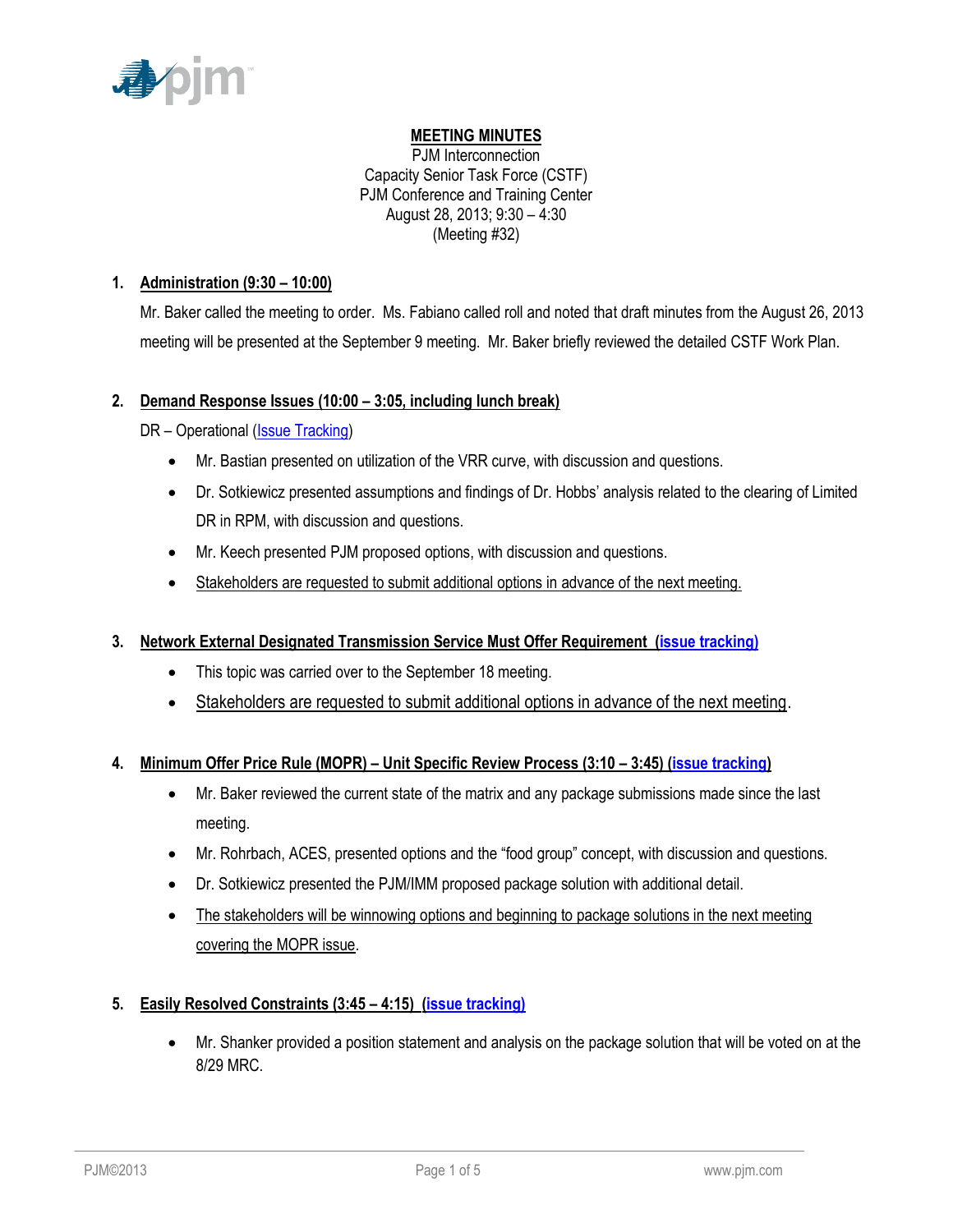

### **6. Wrap-up and Future Agenda Items (4:15 – 4:30)**

### **FUTURE MEETING DATES (CLICK ON LINK TO REGISTER)**

| September 9, 2013  | $9:30 - 4:30$ | In-person & WebEx |
|--------------------|---------------|-------------------|
| September 18, 2013 | $9:30 - 4:30$ | In-person & WebEx |
| September 24, 2013 | $9:30 - 4:30$ | In-person & WebEx |
| October 2, 2013    | $9:30 - 4:30$ | In-person & WebEx |
| October 4, 2013    | $9:30 - 4:30$ | In-person & WebEx |
| October 16, 2013   | $9:30 - 4:30$ | In-person & WebEx |
| October 30, 2013   | $9:30 - 4:30$ | In-person & WebEx |
| November 25, 2013  | $9:30 - 4:30$ | In-person & WebEx |
| November 18, 2013  | $9:30 - 4:30$ | In-person & WebEx |
| December 3, 2013   | $9:30 - 4:30$ | In-person & WebEx |
|                    |               |                   |

| Author: | Janell Fabiano |
|---------|----------------|
| DM #:   | 765112         |

#### **Anti-trust:**

You may not discuss any topics that violate, or that might appear to violate, the antitrust laws including but not limited to agreements between or among competitors regarding prices, bid and offer practices, availability of service, product design, terms of sale, division of markets, allocation of customers or any other activity that might unreasonably restrain competition. If any of these items are discussed the chair will re-direct the conversation. If the conversation still persists, parties will be asked to leave the meeting or the meeting will be adjourned.

#### **Code of Conduct:**

As a mandatory condition of attendance at today's meeting, attendees agree to adhere to the PJM Code of Conduct as detailed in PJM Manual M-34 section 4.5, including, but not limited to, participants' responsibilities and rules regarding the dissemination of meeting discussion and materials.

#### **Public Meetings/Media Participation:**

Unless otherwise noted, PJM stakeholder meetings are open to the public and to members of the media. Members of the media are asked to announce their attendance at all PJM stakeholder meetings at the beginning of the meeting or at the point they join a meeting already in progress. Members of the Media are reminded that speakers at PJM meetings cannot be quoted without explicit permission from the speaker. PJM Members are reminded that "detailed transcriptional meeting notes" and white board notes from "brainstorming sessions" shall not be disseminated. PJM Members are also not allowed to create audio, video or online recordings of PJM meetings.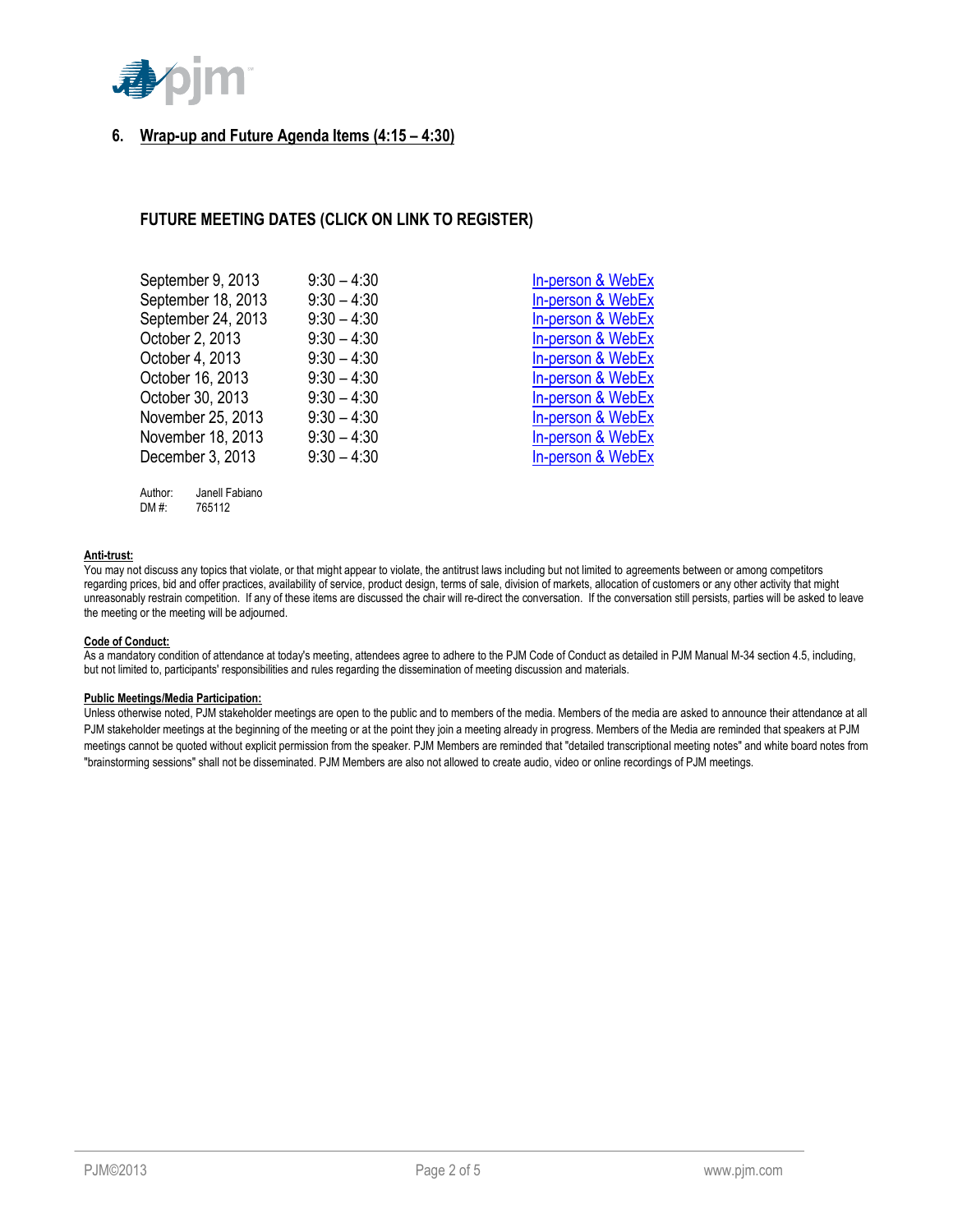

# **Attendees: In-Person**

| <b>Last Name</b> | <b>First Name</b> | <b>Company Name</b>                         | Sector                           |
|------------------|-------------------|---------------------------------------------|----------------------------------|
| Anders           | David             | PJM Interconnection, LLC                    | Not Applicable                   |
| <b>Baker</b>     | Scott             | PJM Interconnection, LLC                    | Not Applicable                   |
| <b>Barker</b>    | Jason             | Exelon Business Services Company, LLC       | <b>Transmission Owner</b>        |
| Bastian          | Jeff              | PJM Interconnection, LLC                    | Not Applicable                   |
| Bhavaraju        | Murty             | PJM Interconnection, LLC                    | Not Applicable                   |
| Borgatti         | Michael           | Gable and Associates                        | Not Applicable                   |
| Bowring          | Joe               | Monitoring Analytics, LLC                   | Not Applicable                   |
| <b>Bresler</b>   | Stu               | PJM Interconnection, LLC                    | Not Applicable                   |
| <b>Brodbeck</b>  | John              | Potomac Electric Power Company              | <b>Electric Distributor</b>      |
| <b>Brown</b>     | Rich              | EDP Renewables North America, LLC           | <b>Generation Owner</b>          |
| Bryson           | Mike              | PJM Interconnection, LLC                    | Not Applicable                   |
| <b>Burdis</b>    | Tim               | PJM Interconnection, LLC                    | Not Applicable                   |
| Canter           | David             | <b>AEP</b>                                  | <b>Transmission Owner</b>        |
| Carretta         | Kenneth           | PSEG Energy Resources and Trade LLC         | <b>Transmission Owner</b>        |
| Citrolo          | John              | <b>PSEG Energy Resources and Trade LLC</b>  | <b>Transmission Owner</b>        |
| Covino           | Susan             | PJM Interconnection, LLC                    | Not Applicable                   |
| Dugan            | William           | Monitoring Analytics, LLC                   | Not Applicable                   |
| Egan             | Amanda            | PJM Interconnection                         | Not Applicable                   |
| Engle            | Andrew            | PJM Interconnection. LLC                    | Not Applicable                   |
| Fabiano          | Janell            | PJM Interconnection, LLC                    | Not Applicable                   |
| Fitch            | Neal              | GenOn Energy Management, LLC                | <b>Generation Owner</b>          |
| Foster           | Denise            | PJM Interconnection, LLC                    | Not Applicable                   |
| Fuess            | James             | <b>PBF Power Marketing LLC</b>              | <b>Generation Owner</b>          |
| Griffiths        | Daniel            | Comverge                                    | Not Applicable                   |
| Guerry           | Katie             | EnerNOC, Inc.                               | Other Supplier                   |
| Hall II          | Walter            | Maryland Public Service Commission          | Not Applicable                   |
| Horning          | Lynne             | PJM Interconnection, LLC                    | Not Applicable                   |
| Horstmann        | John              | Dayton Power & Light Company (The)          | <b>Transmission Owner</b>        |
| Hyzinski         | Thomas            | PPL EnergyPlus, L.L.C.                      | <b>Transmission Owner</b>        |
| Jablonski        | James             | Borough of Butler, Butler Electric Division | <b>Electric Distributor</b>      |
| Keech            | Adam              | PJM Interconnection, LLC                    | Not Applicable                   |
| Kerecman         | Joseph            | Calpine Energy Services, L.P.               | <b>Generation Owner</b>          |
| Kogut            | George            | New York Power Authority                    | Other Supplier                   |
| Langbein         | Pete              | PJM Interconnection, LLC                    | Not Applicable                   |
| Lieberman        | Steven            | Old Dominion Electric Cooperative           | <b>Electric Distributor</b>      |
| Mabry            | David             | McNees Wallace & Nurick LLC                 |                                  |
| Magyar           | Kenneth           | Other                                       | Not Applicable<br>Not Applicable |
| O'Connell        | Robert            | JPMorgan Ventures Energy Corporation        | <b>Other Supplier</b>            |
| Pratzon          | David             | <b>GT Power Group</b>                       | Not Applicable                   |
| Rohrbach         | John              | Southern Maryland Electric Cooperative      | <b>Electric Distributor</b>      |
| Salaneck         | Alexandra         | Monitoring Analytics, LLC                   | Not Applicable                   |
| Sasser           | Jonathan          | PJM Interconnection, LLC                    | Not Applicable                   |
| Scheidecker      | Paul              | PJM Interconnection, LLC                    | Not Applicable                   |
| Schofield        | William           | Customized Energy Solutions, Ltd.*          | Not Applicable                   |
| Sotkiewicz       | Paul              | PJM Interconnection, LLC                    | Not Applicable                   |
| Sprouse          | Donald            | Superior Pipeline Company                   | Not Applicable                   |
| Stadelmeyer      | Rebecca           | Exelon Business Services Company, LLC       | <b>Transmission Owner</b>        |
| Stuchell         | Jeff              | <b>FirstEnergy Solutions Corporation</b>    | <b>Transmission Owner</b>        |
| Sudhakara        | Raghu             | <b>Rockland Electric Company</b>            | <b>Transmission Owner</b>        |
| Tatum            | Ed                | Old Dominion Electric Cooperative           | <b>Electric Distributor</b>      |
|                  |                   |                                             |                                  |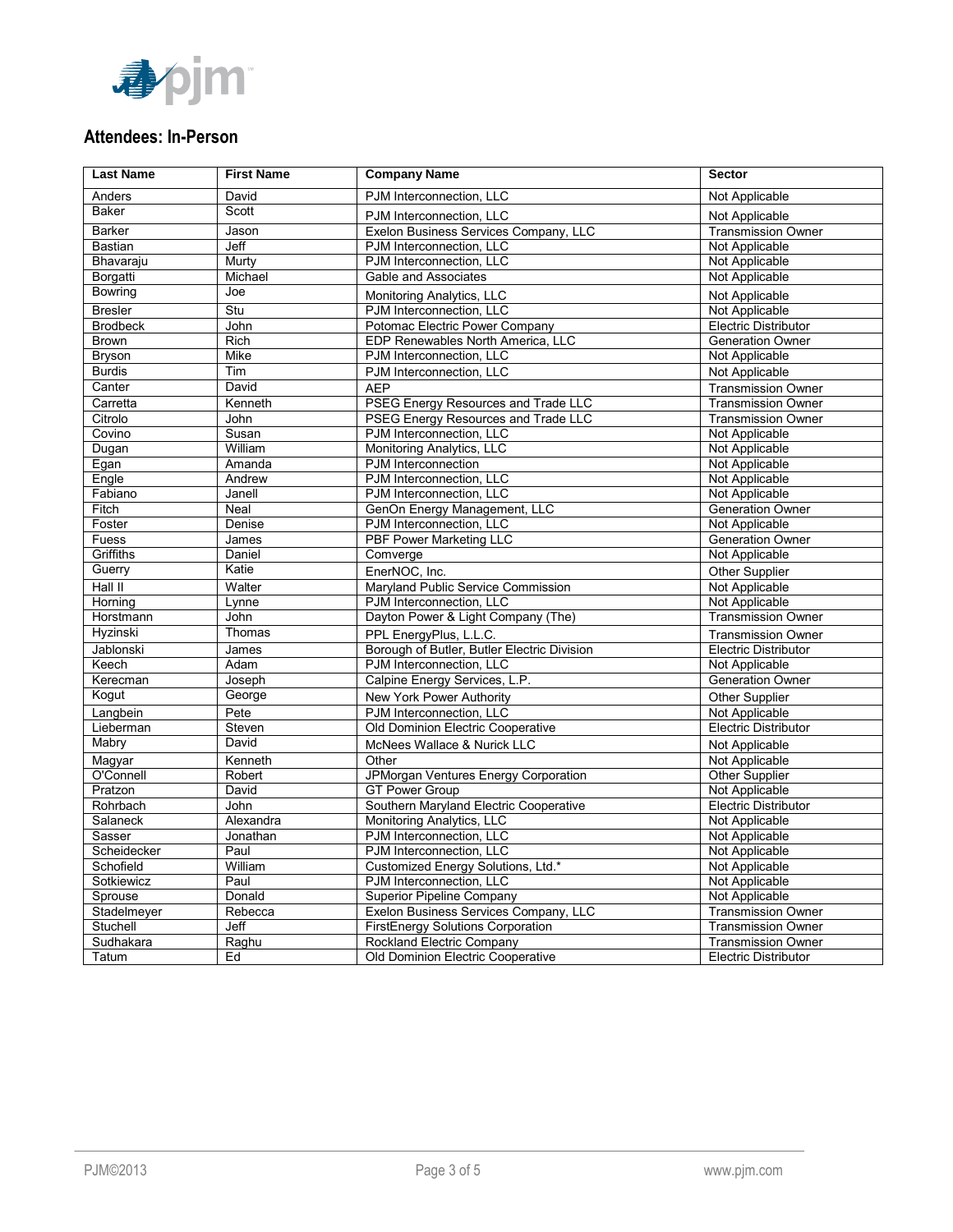

# **Attendees – Teleconference**

| <b>Last Name</b>   | <b>First Name</b> | <b>Company Name</b>                                        | <b>Sector</b>                                 |
|--------------------|-------------------|------------------------------------------------------------|-----------------------------------------------|
| Ainspan            | Malcolm           | Energy Curtailment Specialists, Inc.                       | Other Supplier                                |
| Alston             | <b>Rick</b>       | Old Dominion Electric Cooperative                          | <b>Electric Distributor</b>                   |
| Baran              | Eric              | Allegheny Electric Cooperative, Inc.                       | <b>Electric Distributor</b>                   |
| Batta              | Michael           | Virginia Electric & Power Company                          | <b>Transmission Owner</b>                     |
| <b>Benchek</b>     | Jim               | FirstEnergy Solutions Corporation                          | <b>Transmission Owner</b>                     |
| Bloom              | David             | Baltimore Gas and Electric Company                         | <b>Transmission Owner</b>                     |
| Breidenbaugh       | Aaron             | EnerNOC, Inc.                                              | Other Supplier                                |
| <b>Burlew</b>      | Sarah             | PJM Interconnection, LLC                                   | Not Applicable                                |
| <b>Burns</b>       | Wil               | <b>Burns Law Firm</b>                                      | Not Applicable                                |
| Bruno              | Patrick           | PJM Interconnection, LLC                                   | Not Applicable                                |
| Campbell           | <b>Bruce</b>      | EnergyConnect, Inc.                                        | Other Supplier                                |
| Carmean            | Gregory           | <b>OPSI</b>                                                | Not Applicable                                |
| Currier            | Jeff              | Virginia Electric & Power Company                          | <b>Transmission Owner</b>                     |
| <b>DeGeeter</b>    | Ralph             | Marvland Public Service Commission                         | Not Applicable                                |
| Demuynck           | Rene              | New Jersey Board of Public Utilities                       | Not Applicable                                |
| DeNavas            | Joe               | Potomac Electric Power Company                             | <b>Electric Distributor</b>                   |
| Dugan              | Chuck             | East Kentucky Power Cooperative, Inc.                      | <b>Transmission Owner</b>                     |
| Esposito           | Patricia          | Atlantic Grid Operations A, LLC                            | Other Supplier                                |
| Fahey              | Reem              | Edison Mission Marketing & Trading, Inc.                   | <b>Generation Owner</b>                       |
| Falin              | Tom               | PJM Interconnection, LLC                                   | Not Applicable                                |
| Farber             | John              | DE Public Service Commission                               | Not Applicable                                |
| Filomena           | Guy               | Customized Energy Solutions, Ltd.*                         | Not Applicable                                |
| Flaherty           | Dale              | Duquesne Light Company                                     | <b>Transmission Owner</b>                     |
| Fort               | Jim               | Energy Authority, Inc. (The)                               | Other Supplier                                |
| Francis            | Frank             | Brookfield Energy Marketing, Inc.                          | Other Supplier                                |
| Freeman            | Al                | Michigan Public Service Commission                         | Not Applicable                                |
| Gilani             | Rehan             | ConEdison Energy, Inc.                                     | Other Supplier                                |
| Glazer<br>Gledhill | Craig             | PJM Interconnection, LLC<br>PJM Interconnection, LLC       | Not Applicable                                |
| Godson             | Andrew<br>Gloria  | Potomac Electric Power Company                             | Not Applicable<br><b>Electric Distributor</b> |
| Gonzalez           | Paul              | <b>Hess Corporation</b>                                    | Other Supplier                                |
| Heizer             | Fred              | Ohio PUC                                                   | Not Applicable                                |
| <b>Higgins</b>     | Craig             | North Carolina Electric Membership Corporation             | <b>Electric Distributor</b>                   |
| Hobbs              | <b>Ben</b>        | Johns Hopkins University                                   | Not Applicable                                |
| Huntoon            | Stephen           | NextEra Energy Power Marketing, LLC                        | <b>Generation Owner</b>                       |
| Jennings           | Kenneth           | Duke Energy Business Services LLC                          | <b>Generation Owner</b>                       |
| Johnson            | Carl              | Long Island Lighting Company d/b/a LIPA                    | Other Supplier                                |
| Kopon              | Owen              | Brickfield, Burchett, Ritts, and Stone, PC                 | Not Applicable                                |
| Leimann (ES)       | John              | Dominion Virginia Power                                    | Not Applicable                                |
| Litchfield         | <b>Matthew</b>    | CPV Shore, LLC                                             | <b>Generation Owner</b>                       |
| Loose              | Trevor            | Other                                                      | Not Applicable                                |
| Mancuso            | Maria             | Baltimore Gas and Electric Company                         | <b>Transmission Owner</b>                     |
| Mariam             | Yohannes          | Office of the Peoples Counsel for the District of Columbia | End User Customer                             |
| Marton             | David             | FirstEnergy Solutions Corp.                                | Transmission Owner                            |
| Marzewski          | Skyler            | Monitoring Analytics, LLC                                  | Not Applicable                                |
| Mason              | Kimberly          | Pepco Holdings Inc.                                        | Other Supplier                                |
| Maucher            | Andrea            | Delaware Public Service Commission                         | Not Applicable                                |
| Maye               | Shelly Ann        | North America Power Partners, LLC                          | Other Supplier                                |
| <b>McAlister</b>   | Lisa              | American Municipal Power, Inc.                             | <b>Electric Distributor</b>                   |
| Miller             | John              | Commonwealth Edison Company                                | <b>Transmission Owner</b>                     |
| Moss               | James             | Monitoring Analytics, LLC                                  | Not Applicable                                |
| Musilek            | Jim               | North Carolina Electric Membership Corporation             | <b>Electric Distributor</b>                   |
| Norton             | Chris             | American Municipal Power, Inc.                             | <b>Electric Distributor</b>                   |
| Nowell             | Cynthia           | Potomac Electric Power Company                             | <b>Electric Distributor</b>                   |
| Nowicki            | Linda             | New Jersey Board of Public Utilities                       | Not Applicable                                |
| Ondayko            | <b>Brock</b>      | Appalachain Power Company                                  | <b>Transmission Owner</b>                     |
| Orlando            | Jim               | Northern Indiana Public Service Company                    | Other Supplier                                |
| Patrylo            | Bob               | H-P Energy Resources, LLC                                  | Other Supplier                                |
| Perrotti           | Frank             | New Jersey Board of Public Utilities                       | Not Applicable                                |
| Philips            | Marji             | Hess Corporation                                           | Other Supplier                                |
| Polakowski         | Ray               | <b>Hess Corporation</b>                                    | Other Supplier                                |
| Price              | Ruth              | Division of the Public Advocate of the State of Delaware   | End User Customer                             |
| Riding             | M.Q.              | Essential Power OPP, LLC                                   | <b>Transmission Owner</b>                     |